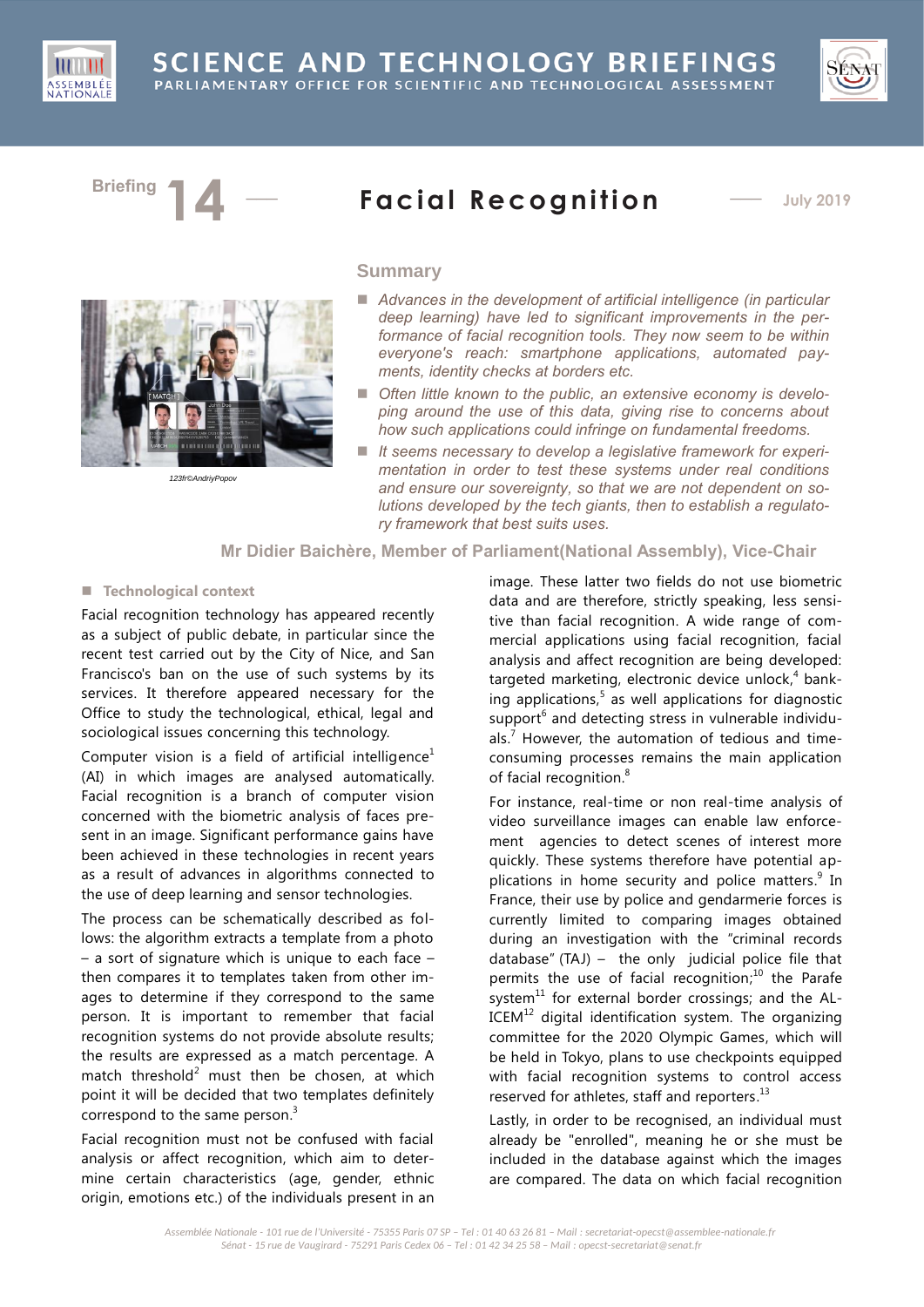#### processing is carried out is therefore a key issue.

#### **Authentication or identification?**

It is important to distinguish between two categories of uses for facial recognition systems:

– *Authentication* means determining if a person corresponds to the person he/she claims to be. It is therefore carried out by comparing a template extracted from a photo taken during the process to a previously recorded template.

 Examples: Parafe systems (see below) or to unlock a telephone

– *Identification* means trying to find the identity of a person in an image by comparing it with a large number of previously collected images compiled in a database.

Example: smart video surveillance

#### **A still-imperfect technology**

Despite advances in recent years, facial recognition technology is still not completely effective. The conditions under which these systems are used have a significant impact on their success rate. Under controlled conditions (lighting, camera angle, no movement), as is the case for the Parafe system for example, the reliability level can be higher than 99.5%. But it is a different situation altogether when it comes to uncontrolled environments. The National Institute of Standards and Technology (NIST), the American agency responsible for testing facial recognition technologies, published a report on the performance of identification algorithms $^{14}$  in November 2018 attesting to the progress which has been made while pointing to the negative impacts of various factors, such as image quality or individuals' aging on the success rate of these algorithms. Studies $15$  have also shown that it is possible to fool these algorithms by using masks made with 3D printers for example.<sup>16</sup> A number of tests carried out in other countries have highlighted improvements that can still be made.<sup>17</sup>

#### **Biases persist**

Many studies have reported performance gaps for facial recognition algorithms between different segments of the population. Joy Buolamwini, a researcher at Massachusetts Institute of Technology (MIT), has demonstrated<sup>18</sup> that algorithms tend to have more difficulty recognising black women than white men. Similarly, in a report published in April  $2019<sup>19</sup>$  the NIST underscored that all of the algorithms systematically performed less well for recognizing women than for recognizing men. This is primarily due to the lack of diversity in the image databases used to train the algorithms. This is an especially important issue and must be studied. Many of the individuals interviewed to prepare this briefing spoke about their efforts to increase diversity within their databases. The situation seems to be improving, as Joy Buolamwini found in another study. 20

**A legal framework does exist**

A number of existing French and European legal provisions apply to the use of facial recognition systems. The framework to be applied depends mainly on the way in which these systems are used:

 Use by the State as part of its official powers as a public authority

In France, processing of biometric data on behalf of the State as part of its official powers as a public authority is subject to Articles 31 and 32 of the Law on information technology, data files and civil liberties (*loi "informatique et libertés"*) <sup>21</sup> and Article 10 of European Directive no. 2016/680. <sup>22</sup> These provisions limit the scope of such processing<sup>23</sup> and require a decree issued by the *Conseil d'État* (Council of State) with the favourable opinion of the CNIL $^{24}$ before it can be implemented. The use of facial recognition coupled with a video surveillance system or other judiciary police records must be in keeping with this legal framework.

Use in other contexts

Since 25 May 2018, personal data processing within the European Union has been governed by the General Data Protection Regulation (GDPR).<sup>25</sup> Because the use of facial recognition systems involves biometric data – which is particularly sensitive since it makes it possible to uniquely identify an individual – it must therefore comply with the provisions set out in this regulation. In particular, the controller must carry out a data protection impact assessment<sup>26</sup> and send it to the CNIL, for prior consultation, if a high level of residual risk is detected. The CNIL is therefore no longer systematically informed about these systems being put in place and must no longer give its approval in advance. In turn, this new system aims for accountability<sup>27</sup> on the part of those processing data and their subcontractors, who are considered to be jointly accountable. For this type of use, consent<sup>28</sup> is one of the possible legal bases, $^{29}$  which raises the question of how this consent is to be obtained (notices at entrances to shops etc.) The GDPR provides for the possibility for exemptions from certain rules if processing is carried out for the purposes of scientific research.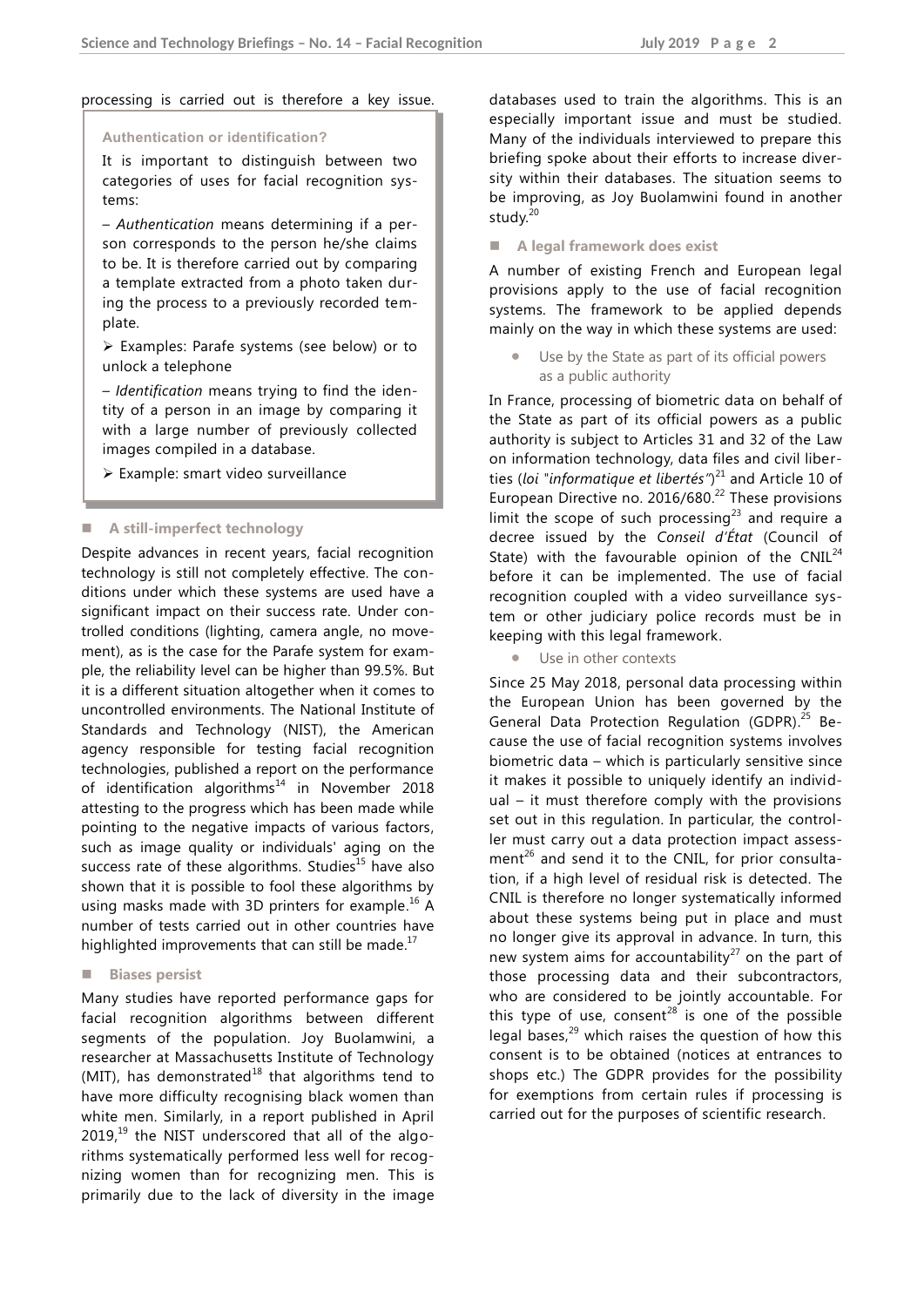#### **But this framework is incomplete**

The test carried out in Nice $30$  highlighted the need to supplement the current legal framework.

**Test carried out in Nice during the 135th edition of Carnival (February 2019)**

Over a three-day period, the City of Nice carried out France's first test of a facial recognition system under real conditions. A number of different scenarios were tested during this trial (looking for lost children and vulnerable persons, making flows more fluid at access points, restricted access control etc.) carried out on consenting individuals.

This test was carried out within the framework established by the GDPR, with the legal basis being scientific research rather than security. Although the CNIL was not required to give prior authorisation, the CNIL and the City of Nice worked together ahead of the Carnival to ensure compliance with the provisions of the GDPR.

Representatives from industry, regulatory bodies and the public sector have expressed their wish for legal provisions to be developed to authorise largescale testing of facial recognition systems in order to test the advantages and limitations of this technology under real conditions, from both a technical and sociological viewpoint, so as to better understand these aspects and propose a legal framework which is best suited to uses, while respecting fundamental freedoms.

The development and distribution of facial recognition systems outside of Europe is inevitable, given the proliferation of applications and the growing number of players investing in this technology, led by tech giants including the GAFA (Google, Amazon Facebook, Apple and Microsoft) and BATX (Baidu, Alibaba, Tencent and Xiaomi) companies. In order for France to safeguard its sovereignty, it must therefore support research and innovation $31$  in this technology as part of the AI sector.

### **A technology that requires a public debate**

Local authorities have already been confronted with these issues through the deployment of video surveillance cameras to varying degrees in urban areas. As demonstrated in discussions with the Association of French Mayors (AMF), elected officials are aware of the consequences of the "safe city"<sup>32</sup> on personal freedoms; citizens' acceptance is a key issue in the potential deployment of facial recognition systems.

The CNIL has recently called for a democratic debate on these issues.<sup>33</sup> This debate must give the various stakeholders the opportunity to express their views on the question of the authorisation, regulation and prohibition of certain uses, which may only be addressed in a sustainable way after these systems have been tested under real conditions.

Concerns are frequently expressed $34$  about the risks the distribution of facial recognition systems poses to our fundamental freedoms (freedom to move anonymously, freedom to demonstrate etc.) and the possibility of the development of widespread surveillance of citizens. China<sup>35</sup> is the most striking example, with its incorporation of information collected using facial recognition technology in the social credit system,<sup>36</sup> or its control of Uyghur populations in Xinjiang. <sup>37</sup> Such concerns must be taken into consideration and the distribution of these systems must be carried out without infringing on fundamental rights. For Laurent Mucchielli, a sociologist at CNRS, "Technology is neither good nor bad in and of itself. It all depends on how we choose to use it and the financial decisions behind our choices".<sup>38</sup> According to Jean-Gabriel Ganascia, Chairman of the CNRS Ethics Committee, these concerns could be addressed by distinguishing between different uses and authorising only those which do not pose a risk.

The French Digital Council and the World Economic Forum Centre for the Fourth Industrial Revolution (C4IR) have launched a twelve-month pilot project to inform the democratic debate on how to regulate facial recognition technologies at the French, European and international levels. This project aims to jointly develop facial recognition regulation to ensure the protection of personal freedoms.<sup>39</sup>

Tech giants have publicly expressed their consideration for the social issues raised by these systems. Microsoft's president, Brad Smith, has asked lawmakers to regulate this technology<sup>40</sup> and the company has established principles to structure its facial recognition strategy.<sup>41</sup> Google CEO Sundar Pichai has taken a similar step by publishing his company's seven principles of  $AI^{42}$  Qwant has made the decision to integrate tools that make it possible to blur all the faces in the facial recognition systems it puts in place.<sup>43</sup> Meanwhile, Amazon has adopted a less proactive approach and does not consider itself responsible for possible uses of its tools.<sup>44</sup>

France could position itself as a model for these issues, in light of its top researchers and the fact that it is home to some of the most successful companies in the world – such as global biometrics leader IDEMIA and global digital security leader Gemalto – and dynamic startups like the XXII Group.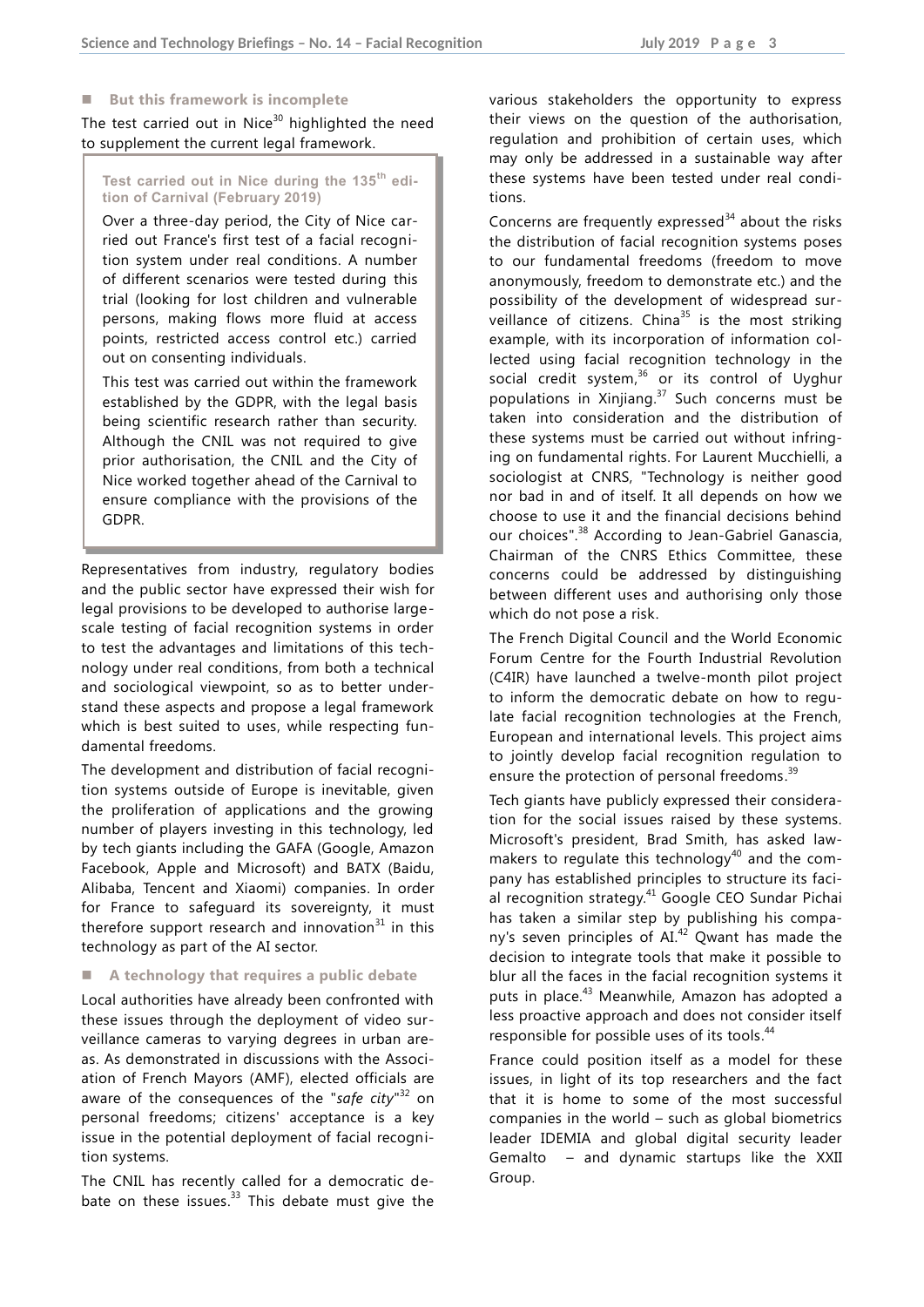These technologies could also be widely developed for military purposes.<sup>45</sup> In the French Ministry for the Armed Forces, the Defence Innovation Agency, a part of the Directorate General of Armaments (DGA), was created on 1 September 2018. Defence Minister Florence Parly has also announced the creation of a "Ministerial Ethics Committee to address defence topics." These two bodies will be responsible for carefully studying the ethical issues involved in applications of this technology in the defence sector.

#### **A subject debated in numerous countries**

The installation of video surveillance systems in the United Kingdom has made it an ideal location for the rapid deployment of facial recognition systems. <sup>46</sup> The Metropolitan Police Service has carried out many tests,<sup>47</sup> most of which have fallen short of their expectations. Commercial applications are already in use as well, for example by Children's Charity Plan UK, who targets its advertising campaign in buses depending on a passenger's gender. The framework governing the use of these systems is evolving rapidly. In June 2018, the Home Office published a strategy for biometric technologies<sup>48</sup> intended to supplement the existing provisions.<sup>49</sup>

In the Netherlands, law enforcement agencies have partnered with the Netherlands Forensic Institute to study the possibility of using facial recognition technology in criminal investigations or to fight terrorism by equipping patrol officers with body cameras connected to a database. In a commercial context, the supermarket chain Jumbo Ten Bring Food has recently installed facial recognition systems to prevent shoplifting.

Facial recognition is currently a widely debated topic in the United States as well. The technology brings together a number of companies that are at the forefront in this field and is widely used by law enforcement agencies. However, the situation varies from one state to another; there is no federal legislation regulating these systems. Recently, there have been calls for regulation: many cities have followed the example set by San Francisco, which has recently announced a ban on the use of this technology by city services, and a bipartisan bill<sup>50</sup> has been introduced to this end.

■ Conclusions and recommendations

Facial recognition systems are already present in our everyday lives and are becoming increasingly effective. Widespread use of the technology seems inevitable and raises social, legal and ethical issues. In order to allow for the development of these technologies while ensuring that fundamental human rights are protected, the following recommendations may be made:

– Quickly develop a legislative framework which makes it possible to support testing, $51$  to the benefit of France's industrial and academic ecosystem. The CNIL should be given the role of supporting innovation and encouraging "privacy by design"<sup>52</sup> in the field of facial recognition and more generally, for all new technologies that use personal data, based on the model of the role played by the French Electronic Communications and Postal Regulatory Authority (ARCEP), <sup>53</sup> while ensuring respect for fundamental freedoms, French sovereignty and the development of ethical AI.

– As proposed in Cédric Villani's report on artificial intelligence,<sup>54</sup> establish, within a chosen body, a group of multidisciplinary experts who have the skills required to audit facial recognition systems in order to ensure that the technologies brought to market are effective according to different categories of needs, and that they are unbiased.

– Reassert the responsibility of all the stakeholders involved: developer, integrator, controller. It is inconceivable that certain stakeholders, including tech giants, should not be held accountable.

– Ensure human verification for the most sensitive uses (legal proceedings etc.).

– Carry out studies on the acceptability of these technologies for different segments of the population.

– Improve training on the data economy to make it possible to make informed decisions, free of the myths surrounding these technologies.

#### *OPECST website:*

*<http://www.assemblee-nationale.fr/commissions/opecst-index.asp> <http://www.senat.fr/opecst/>*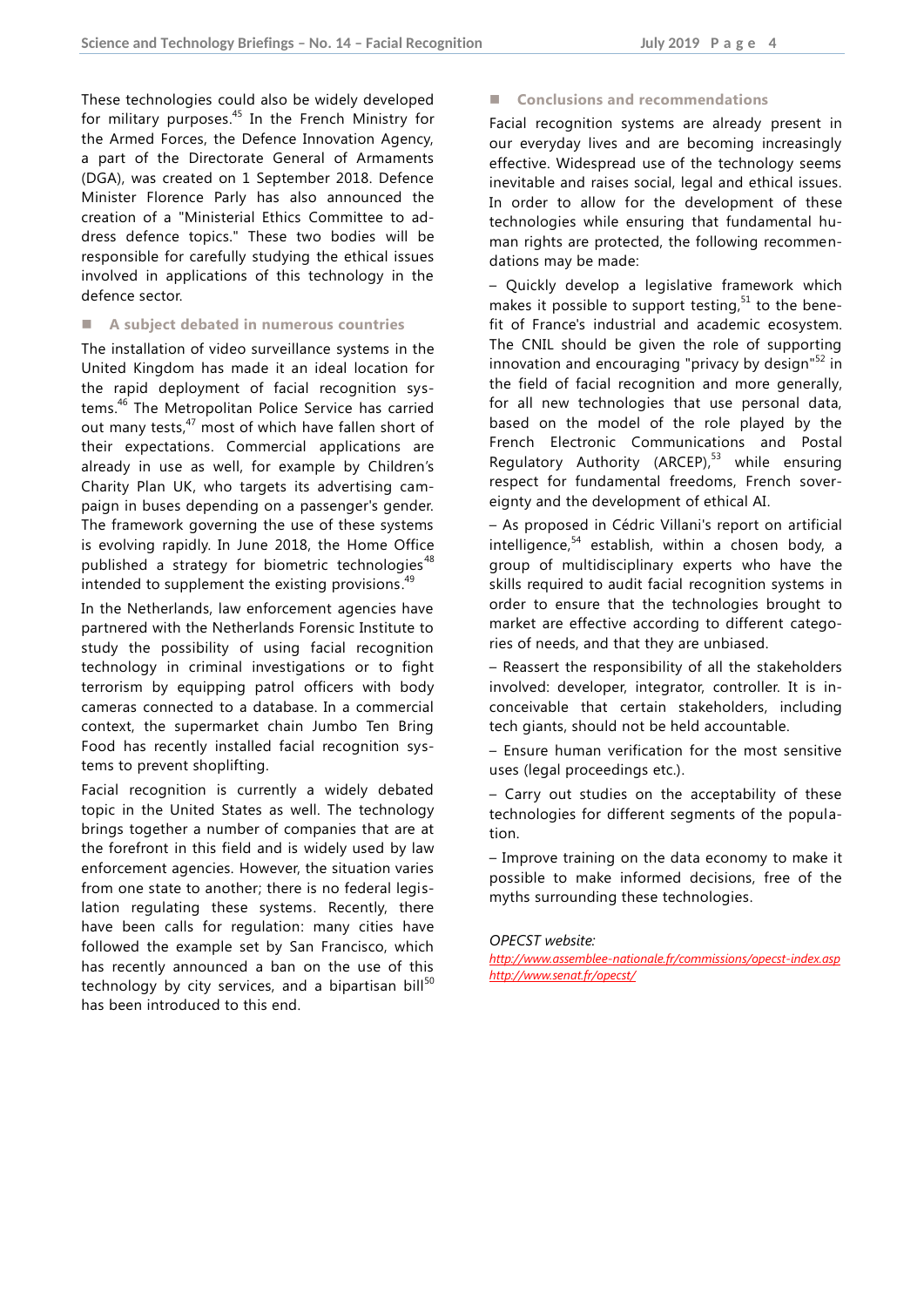# *Persons interviewed*

Ms Véronique Borré, Deputy Director of the Office of the Mayor of Nice, Mr Gildas Berthier, Head of Municipal Police Services, Ms Sandra Bertin, Chief of the Municipal Police, Messrs Grégory Pezet, Head of the Urban Supervisory Control, Franck Curinga, Head of the Information Systems and Smart City Department, Jean-François Ona, "Security" Project Leader and Stephan Louppe, Director of Operations for Confidentia, during a mission in Nice on 14 June 2019

Mr Jean-Christophe, Founder, Director of R&D and member of the Executive Committee, Mr Pascal Fallet, Senior Vice-President for Europe for "Identity and Public Security", and Ms Céline Stierlé, Press Relations and Public Affairs Director for IDEMIA

Ms Florence Fourets, Head of Public Projects, Émilie Seruga-Cau, Head of the Public Affairs and Local Authorities department and Tiphaine Havel, Advisor for Institutional and Parliamentary Affairs for the Commission nationale de l'informatique et des libertés (CNIL - the French Data Protection Authority)

Messrs Julien Groues, General Manager, Stéphane Hadinger, Innovation Manager and Lionel Benatia, Public Policy Manager for Amazon Web Service (AWS) France

Ms Nathalie Koenders, First Deputy Mayor of Dijon, President of the Security Commission, Mr Juan Companie, "Security" Project Leader for the Director General and Ms Charlotte de Fontaines, Head of Parliamentary Relations for the Association of French Mayors (AMF)

Messrs Éric Léandri, Co-Founder and CEO, Christophe Sevran, Scientific Director, Sébastien Ménard, Special Advisor to the Executive Committee, Maxime Portaz, Researcher for Qwant

Ms Aurélie Misséré, Head of AI Projects, Messrs Florent Montreuil, expert in AI and automatic multi-sensor recognition and Mattis Paulin, Project Architect for the *Direction Générale de l'Armement* (DGA - the French Directorate General of Armaments) of the French Ministry of Armed Forces

Messrs Cédric O, Secretary of State to the Prime Minister, in charge of Digital Technology and Bertrand Pailhès, National Coordinator for the French Artificial Intelligence Strategy

Mr Bernard Ourghanlian, Technical and Security Director and Ms Camille Vaziaga, Public Affairs Manager for Microsoft France

Mr Ludovic Péran, Public Policy and Government Affairs Manager for Google France

Mr Renaud Vedel, Prefect, Artificial Intelligence Coordinator for the Ministry of the Interior, General Bruno Poirier-Coutansais, Head of the Technology for National Security department (STSI²), and Mr Vincent Niebel, Head of Information and Communication Systems for the French Ministry of the Interior.

# *Experts consulted*

Ms Virginie Tournay, member of the Scientific Council for the Office, Director of Research at the CNRS (French National Centre for Scientific Research), Sciences Po Centre for Political Research (CEVIPOF)

Mr Serge Abiteboul, Director of Research at INRIA (French Research Institute for the Digital Sciences) and at ENS, member of the French Academy of Sciences, member of the Board of the *Autorité de régulation des communications et des postes* (ARCEP - French Electronic Communications and Postal Regulatory Authority)

Mr François Brémond, Director of Research at INRIA, STARS group

Mr Jean Cattan, Advisor to the President of ARCEP

Mr James Crowley, Director of Research at INRIA, Pervasive Interaction group

Mr Mohamed Daoudi, Professor of Computer Science at IMT Lille Douai, CRIStAL laboratory

Mr Jean-Luc Dugelay, Professor of Computer Science at EURECOM

Mr Jacques Ehrmann, Executive Director of "Heritage, International Development and Innovation" for the Carrefour group

Mr Jean-Gabriel Ganascia, Professor of Computer Science at Sorbonne University's Faculty of Science, member of Institut Universitaire de France, Chairman of the CNRS Ethics Committee

Mr Lofred Madzou, Project Lead for "Artificial Intelligence and Machine Learning", Centre for the Fourth Industrial Revolution), World Economic Forum

Mr Laurent Mucchielli, Director of Research at CNRS, Mediterranean Sociology Laboratory

Ms Judith Rochfeld, Professor of Law at University Paris 1 Panthéon-Sorbonne

Ms Mélinda Souef, Head of Parliamentary Relations for the Aéroports de Paris group (ADP)

# *Contributions*

Embassy of France in the United States: Office for Science and Technology

Embassy of France in the United Kingdom: Office for Science and Technology

Embassy of France in the Netherlands: Internal Security, Cooperation and Cultural Action and Science and Technology departments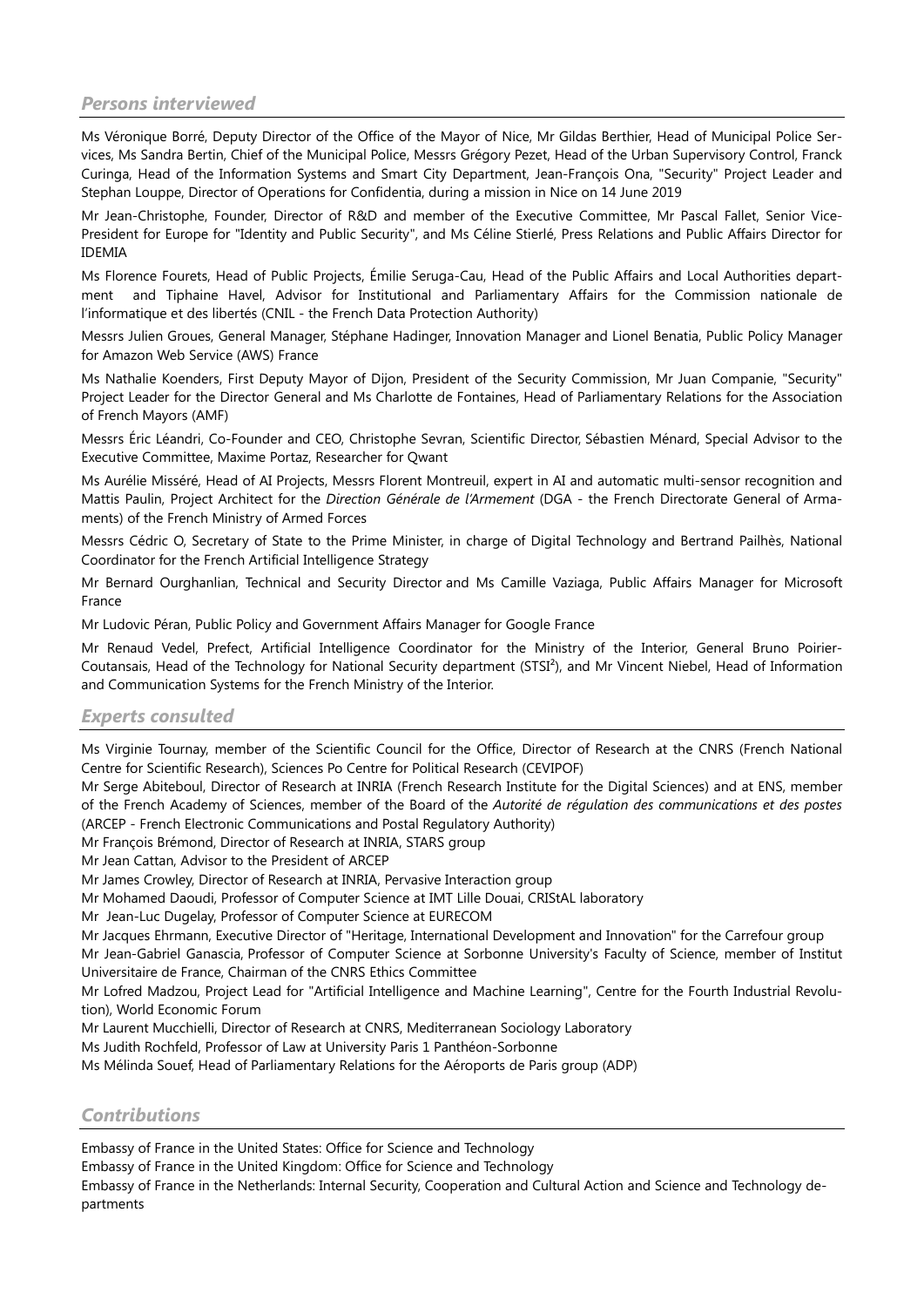#### *References*

 $\overline{a}$ 

*(1) For this subject, see the report (n° 4594) by Mr Claude de Ganay and Ms Dominique Gillot, submitted on behalf of the Office in March 2017, "Pour une intelligence artificielle maîtrisée, utile et démystifiée" (Toward a Controlled, Useful and Demystified Artificial Intelligence). <http://www.assemblee-nationale.fr/14/rap-off/i4594.asp> and its summary* 

*[http://www.senat.fr/fileadmin/Fichiers/Images/opecst/quatre\\_pages/OPECST\\_rapport\\_Intelligence\\_artificielle\\_synthese\\_4pages.pdf](http://www.senat.fr/fileadmin/Fichiers/Images/opecst/quatre_pages/OPECST_rapport_Intelligence_artificielle_synthese_4pages.pdf)*

*(2) The way this threshold is determined depends greatly on how the system will be used, since the required confidence level will not be the same for a general use application on social media, authorisation to access a protected site or as evidence in a criminal case. The tool cur*rently used by law enforcement agencies in France proposes several profiles which could match images of wanted individuals, which makes it *possible to increase the probability of obtaining an exact response.*

*(3) Two types of errors could be made: either the system does not recognise the individual (this is referred to as a false negative), or it recognises an individual it should not recognise (this is referred to as a false positive).*

*(4) Briefing N° 1 on Connected Objects:*

*<http://www2.assemblee-nationale.fr/content/download/65396/664019/version/8/file/note+1+-+4+pages+objets+connectes.pdf>* 5 *A bank has made it possible to open an account remotely without a mandatory deposit, using biometric facial recognition through a dynamic selfie developed by IDEMIA in order to identify the future customer:*

*<https://www.idemia.com/fr/actualite/societe-generale-et-idemia-revolutionnent-louverture-de-compte-distance-2018-06-01>*

*(6) Gurovich, Yaron & Hanani, Yair & Bar, Omri & Nadav, Guy & Fleischer, Nicole & Gelbman, Dekel & Basel-Salmon, Lina & M. Krawitz, Peter & Kamphausen, Susanne & Zenker, Martin & M. Bird, Lynne & W. Gripp, Karen. (2019). "*Identifying facial phenotypes of genetic disorders using deep learning*"* Nature Medicine *25. 10.1038/s41591-018-0279-0:<https://www.nature.com/articles/s41591-018-0279-0>*

*(7) INRIA and the CMRR of the Nice CHU (University Hospital) partnered to create the CoBTeK team to study this topic: [http://cmrr](http://cmrr-nice.fr/?p=cobtek-presentation)[nice.fr/?p=cobtek-presentation](http://cmrr-nice.fr/?p=cobtek-presentation)*

*(8) For example, the flow of passengers in a train station or airport can be made more fluid by having them pass through certain control points in an automated way using facial recognition systems. This type of tool is used in several American and Asian airports and companies such as Aéroports de Paris (ADP - Paris Airports) and Carrefour have tested such systems.* 

*(9) These systems are used to control border crossings in many countries, for example at airports or train stations.* 

*(10) This is only one piece of information and does not in any way constitute proof. Article 1 of Decree no. 2012-652: <https://www.legifrance.gouv.fr/affichTexte.do?cidTexte=JORFTEXT000025803463&categorieLien=id>*

(*11*) *French Acronym for "Rapid Automated Crossing for External Borders" for passengers who have a biometric passport. Border control is now carried in an automated way for certain consenting passengers. The Parafe system verifies travellers' identity by comparing a photo taken at the checkpoint with the image on their passport and the one stored in the chip.* 

*(12) With the support of the Agence nationale des titres sécurisés (ANTS - the French National Agency for Secure Identity Documents), the Ministry of the Interior put in place the ALICEM system (mobile-based certified online authentication) in May 2019, making it possible for anyone with an Android telephone and a secure identity document (passport, residency permit) to have a secure digital identity. In an opinion published on 18 October 2018, the CNIL regretted the absence of an alternative to facial recognition and criticised the retention period for application access logs (6 years).*

*Decree no. 2019-452 of 13 May 2019 authorising the creation of an electronic identification method called "Authentification en ligne certifiée sur mobile" (Mobile-Based Certified Online Authentication: [https://www.legifrance.gouv.fr/affichTexte.do?cidTexte=](https://www.legifrance.gouv.fr/affichTexte.do?cidTexte=JORFTEXT000038475477&categorieLien=id) [JORFTEXT000038475477&categorieLien=id](https://www.legifrance.gouv.fr/affichTexte.do?cidTexte=JORFTEXT000038475477&categorieLien=id)*

*Opinion of the CNIL: [https://www.legifrance.gouv.fr/jo\\_pdf.do?id=JORFTEXT000038475742](https://www.legifrance.gouv.fr/jo_pdf.do?id=JORFTEXT000038475742)*

*(13) The question which therefore arises is the use of facial recognition tools during the Olympic Games to be held in France in 2024. It is essential that a sustainable legal framework be put in place before this event.* 

*(14) NIST, Ongoing Face Recognition Vendor Test (FRVT) Part 2: Identification, November 2018: https://nylpu* 

*(15) <https://www.forbes.com/video/5978671815001/#744af9722461>*

*(16) Briefing N° 2 on 3D Printing:*

*[http://www2.assemblee-nationale.fr/content/download/65485/665121/version/4/file/notescientif\\_impression+3D+ENG20190409.pdf](http://www2.assemblee-nationale.fr/content/download/65485/665121/version/4/file/notescientif_impression+3D+ENG20190409.pdf)*

*(17) For example the Notting Hill carnival in the United Kingdom [\(https://www.theguardian.com/uk-news/2018/may/15/uk-police-use-of](https://www.theguardian.com/uk-news/2018/may/15/uk-police-use-of-facial-recognition-technology-failure)[facial-recognition-technology-failure\)](https://www.theguardian.com/uk-news/2018/may/15/uk-police-use-of-facial-recognition-technology-failure) for which the London police used facial recognition technology with an error rate of 91%; or the facial recognition trial on drivers in New York [\(https://www.wsj.com/articles/mtas-initial-foray-into-facial-recognition-at-high-speed-is-a-bust-](https://www.wsj.com/articles/mtas-initial-foray-into-facial-recognition-at-high-speed-is-a-bust-11554642000)[11554642000\)](https://www.wsj.com/articles/mtas-initial-foray-into-facial-recognition-at-high-speed-is-a-bust-11554642000) during which no exact identification was made.*

*(*18*) Joy Buolamwini, Timnit Gebru; "*Proceedings of the 1st Conference on Fairness, Accountability and *Transparency*", PMLR 81:77-91, 2018: <http://proceedings.mlr.press/v81/buolamwini18a/buolamwini18a.pdf>

*(19)* NIST, *"Ongoing Face Recognition Vendor Test (FRVT) Part 1: Verification", June 2019:*

*[https://www.nist.gov/sites/default/files/documents/2019/06/20/frvt\\_report\\_2019\\_06\\_20.pdf](https://www.nist.gov/sites/default/files/documents/2019/06/20/frvt_report_2019_06_20.pdf)*

*(20) Inioluwa Deborah Raji, Joy Buolamwini, "Actionable Auditing: Investigating the Impact of Publicly Naming Biased Performance Results of Commercial AI Products": [https://dam-prod.media.mit.edu/x/2019/01/24/AIES-19\\_paper\\_223.pdf](https://dam-prod.media.mit.edu/x/2019/01/24/AIES-19_paper_223.pdf) .*

Three tools studied in 2017 (Microsoft, Face++ and IBM) decreased their error rate for women by an average of 13 points; although per-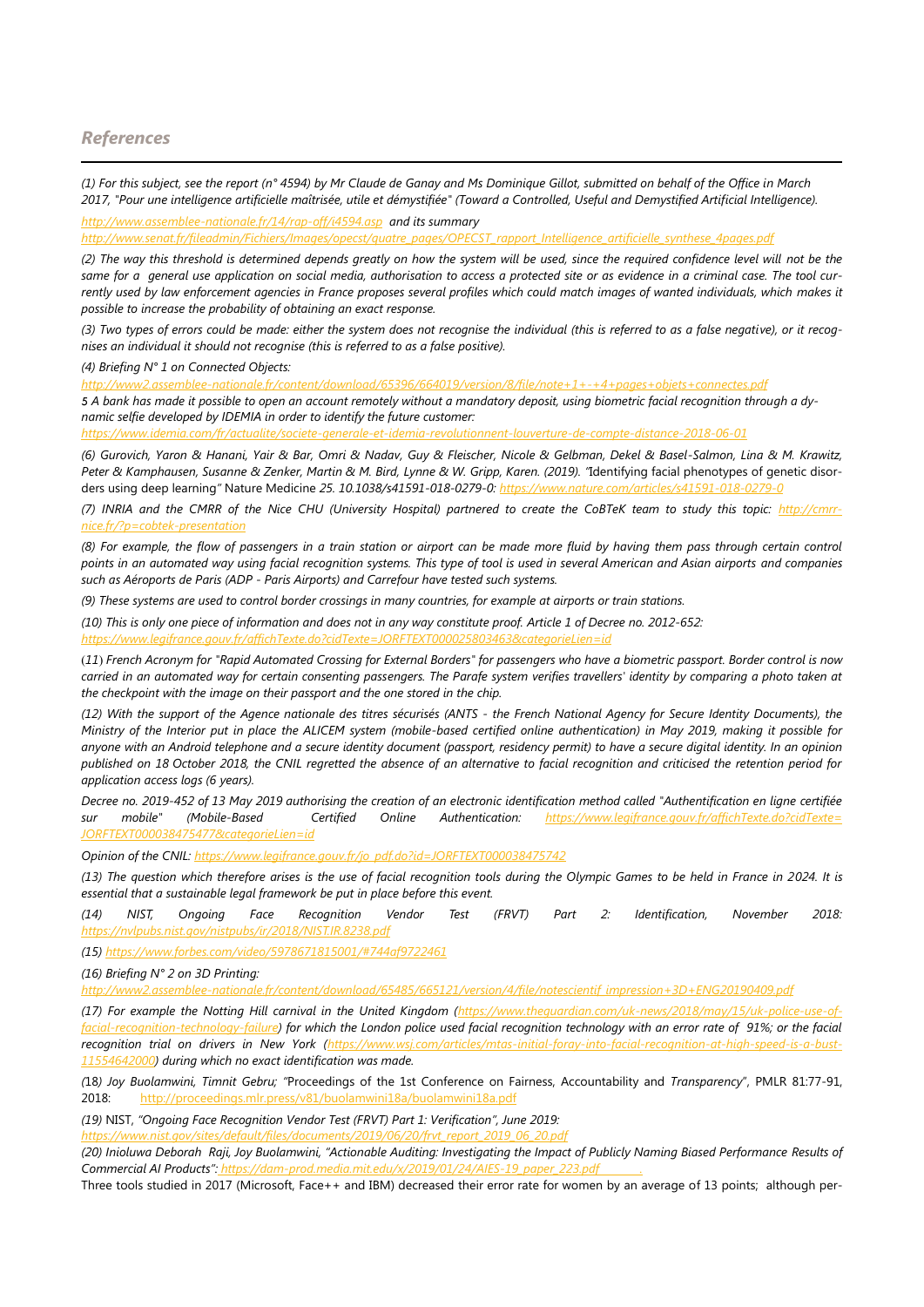formance differences remain, the algorithms studied have an average error rate for black women which is 15 points higher than that for white men.

*(21) Articles 31 and 32 of Law no. 78-17 of 6 January 1978 on information technology, data files and civil liberties:*

*<https://www.legifrance.gouv.fr/affichTexte.do?cidTexte=JORFTEXT000000886460>*

*(22) EU Directive 2016/680 of the European Parliament and of the Council of 27 April 2016 on the protection of natural persons with regard to the processing of personal data by competent authorities for the purposes of the prevention, investigation, detection or prosecution of criminal offences or the execution of criminal penalties, and on the free movement of such data:*

*<https://eur-lex.europa.eu/legal-content/FR/TXT/HTML/?uri=CELEX:32016L0680#d1e950-89-1>*

*(23) In particular, this processing is only authorised "subject to the provision of appropriate safeguards for rights and freedoms of the data subject" and solely "to protect the vital interests of the data subject or of another individual; or when the processing relates to data which are manifestly made public by the data subject".* 

*(24)* Commission nationale de l'informatique et des libertés (CNIL - French Data Protection Authority).

*(25) (EU) Regulation 2016/679 of the European Parliament and of the Council of 27 April 2016 on the protection of natural persons with regard to the processing of personal data and the free movement of such data, and repealing directive 95/46/CE (General Data Protection Regulation, GDPR): <https://eur-lex.europa.eu/legal-content/FR/TXT/HTML/?uri=CELEX:32016R0679>*

*(26) Chapter 4, Section 3 of the GDPR*

(*27*) *With the entry into force of the GDPR, the upper limits of the administrative fines applicable by the supervisory authorities have increased significantly. In the event of a repeated infringement, they can reach up to 4% of the total worldwide turnover and up to €20 million. Article 83(6) of the GDPR.*

*(28) Paragraph 11 of Article 3 of Chapter 1 of GDPR defines consent as "any freely given, specific, informed and unambiguous indication of the data subject's wishes, by which he or she, by a statement or by a clear affirmative action, signifies agreement to the processing of personal data relating to him or her".*

*(29) Article 8 of the GDPR.*

-

*(30) [https://www.lemonde.fr/societe/article/2019/02/18/nice-va-tester-la-reconnaissance-faciale-sur-la-voie-publique\\_5425053\\_3224.html](https://www.lemonde.fr/societe/article/2019/02/18/nice-va-tester-la-reconnaissance-faciale-sur-la-voie-publique_5425053_3224.html)*

*(31) The development of facial recognition algorithms requires a large quantity of data. The current regulatory provisions, drawn mainly from the GDPR, impose certain constraints on researchers and businesses carrying out research in this field in Europe. At present, this regulatory framework does not allow French players to compete globally. For example, it is impossible for them to use databases of images collected in foreign countries without the consent of the persons involved or to conserve databases of images obtained legally beyond the end of their study. These provisions therefore represent a significant hurdle to the development of these algorithms in France and Europe, whereas tech giants are able to compile extensive image databases without having to comply with these regulatory constraints. On 15 July 2019, the CNIL launched a public consultation on these issues in order to "allow for a better understanding of personal data processing in scientific research, clarify the applicable legal framework and develop suitable practical guides." Consideration should also be given to the possibility of putting in place European or French legal provisions permitting the use of the exemptions provided for in the GDPR, in order to allow research and innovation players in France to better position themselves to be more competitive internationally.*

*<https://www.cnil.fr/fr/la-cnil-lance-une-consultation-publique-aupres-des-chercheurs-sur-les-traitements-de-donnees-des>*

*(32) "Safe city" an adaptation of the "smart city" concept for security.* 

- *(33) <https://www.cnil.fr/fr/la-cnil-appelle-la-tenue-dun-debat-democratique-sur-les-nouveaux-usages-des-cameras-video>*
- *(34) <https://www.laquadrature.net/2019/06/21/le-vrai-visage-de-la-reconnaissance-faciale/>*
- *(35) <https://www.lesechos.fr/tech-medias/hightech/en-chine-la-vie-sous-loeil-des-cameras-997774>*
- *(36) [https://www.lemonde.fr/asie-pacifique/article/2018/04/11/en-chine-le-fichage-high-tech-des-citoyens\\_5283869\\_3216.html](https://www.lemonde.fr/asie-pacifique/article/2018/04/11/en-chine-le-fichage-high-tech-des-citoyens_5283869_3216.html)*

*https://www.franceinter.fr/monde/la-chine-distribue-des-bons-et-des-mauvais-points-a-ses-citoyens*

*(37) <http://www.lefigaro.fr/flash-actu/pekin-utilise-la-reconnaissance-faciale-pour-surveiller-les-ouighours-presse-20190415>*

*(38) Laurent Mucchielli specifies, "new technologies in general, and security technologies in particular, are subject to very powerful collective beliefs and perceptions in our societies today. This contributes to a certain credulity and naivety which leads people to naturally believe that*  the technological innovations proposed by industry and certain politicians are inherently good or of interest; they necessarily represent progress. *But this reasoning is flawed. Technology is neither good nor bad in and of itself. It all depends on how we choose to use it, and the financial decisions behind our choices." Extracts from* "Note sur l'évaluation des nouvelles technologies de sécurité. Cas de la vidéosurveillance et de la reconnaissance faciale*"(Note on the Assessment of New Security Technologies. The Case of Video Surveillance and Facial Recognition Technology):* https://halshs.archives-ouvertes.fr/hal:

(39) The first meeting, in which the rapporteur took part, was held on 26 June 2019: [https://cnnumerique.fr/regulation\\_reconnaissance\\_faciale](https://cnnumerique.fr/regulation_reconnaissance_faciale)

*(40) [https://blogs.microsoft.com/on-the-issues/2018/07/13/facial-recognition-technology-the-need-for-public-regulation-and-corporate](https://blogs.microsoft.com/on-the-issues/2018/07/13/facial-recognition-technology-the-need-for-public-regulation-and-corporate-responsibility/)[responsibility/](https://blogs.microsoft.com/on-the-issues/2018/07/13/facial-recognition-technology-the-need-for-public-regulation-and-corporate-responsibility/)*

*(41) For example, Microsoft is committed to developing facial recognition tools in a transparent way by involving independent organisations in controlling its algorithms and making the results available publicly:*

*<https://blogs.microsoft.com/on-the-issues/2018/12/06/facial-recognition-its-time-for-action/>*

*(42) For its part, the internet giant has made a commitment to ensure the scientific excellence of the devices it develops and not to reinforce societal biases. Furthermore, Google Cloud has decided not to offer general-purpose facial recognition tools before it has resolved certain questions related to technical aspects or to conditions for using these devices:*

*<https://blog.google/technology/ai/ai-principles/> ;<https://www.blog.google/around-the-globe/google-asia/ai-social-good-asia-pacific/>*